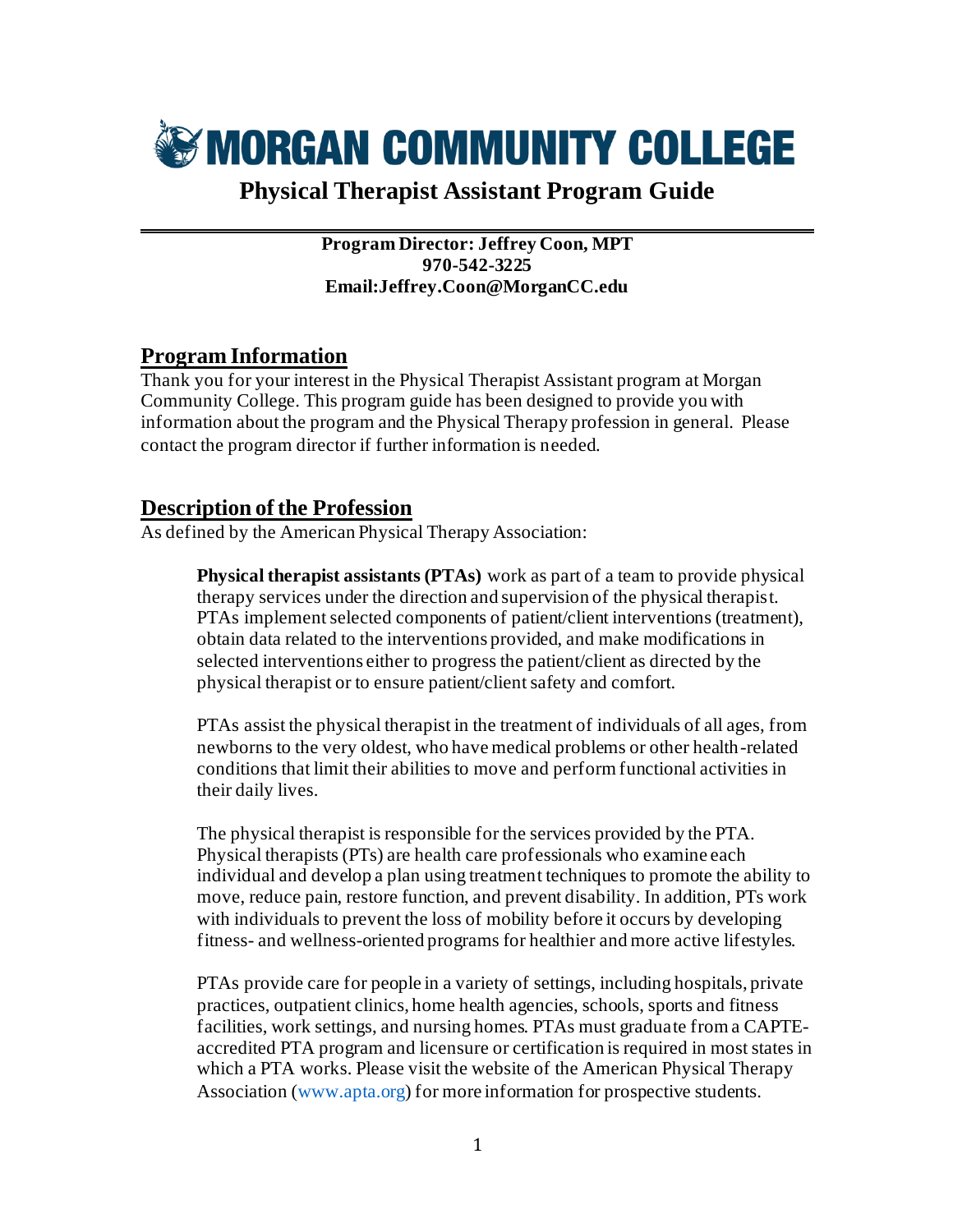## **Morgan Community College PTA Program Mission Statement**

*The PTA Program will graduate skillful, knowledgeable, professional and ethical physical therapist assistants that will work under the direction and supervision of a physical therapist.*

This mission is in alignment with the Morgan Community College mission, vision, values and strategic commitments in terms of providing excellent education for successful entry into a career relevant to the institutional service area needs. The PTA Program is also in alignment with the institution's emphasis on the individual, learning, excellence, integrity, innovation and community.

### **Accreditation Statement**

The Physical Therapist Assistant Program at Morgan Community College is accredited by the Commission on Accreditation in Physical Therapy Education (CAPTE), 3030 Potomac Ave., Suite 100, Alexandria, Virginia 22305-3085;; telephone: 703-706-3245; email: accreditation@apta.org; website: http://www.capteonline.org

If needing to contact the program/institution directly, please call (970) 542-3225 or email [Jeffrey.Coon@morgancc.edu](mailto:Jeffrey.Coon@morgancc.edu)

# **PTA Career Outlook**

According to the U.S. Bureau of Labor Statistics 2019-2029 Occupational Outlook:

- 2019 Median pay \$58,790 per year
- Number of PTA jobs in 2019: 98,700
- PTA Job Outlook 2019-2029: + 32% (Much faster than average)

• PTA Employment change 2019-2029: +32,000

<https://www.bls.gov/ooh/healthcare/physical-therapist-assistants-and-aides.htm>

# **Morgan Community College PTA Program Curriculum**

| <b>Prerequisites</b> |                                             | <b>Credit Hours</b> |
|----------------------|---------------------------------------------|---------------------|
| BIO 201*             | Human Anatomy and Physiology I              | 4                   |
| PHY 105*             | <b>Conceptual Physics</b>                   | 4                   |
| HPR $138*$           | <b>Medical Terminology</b>                  |                     |
|                      | <b>Total</b>                                | 9                   |
| <b>Fall Year One</b> |                                             |                     |
| <b>PTA</b> 110       | Basic Patient Skills in PT                  | 5                   |
| <b>PTA 131</b>       | Professional Communication I                |                     |
| <b>PTA 115</b>       | Principles and Practice in Physical Therapy | 2                   |
| <b>HPR 117</b>       | <b>Anatomical Kinesiology</b>               | 3                   |
| <b>PTA</b> 124       | Rehab Principles of Medical I               | 2                   |
| $ENG 121**$          | <b>English Composition I</b>                | 3                   |
|                      | Total                                       | 16                  |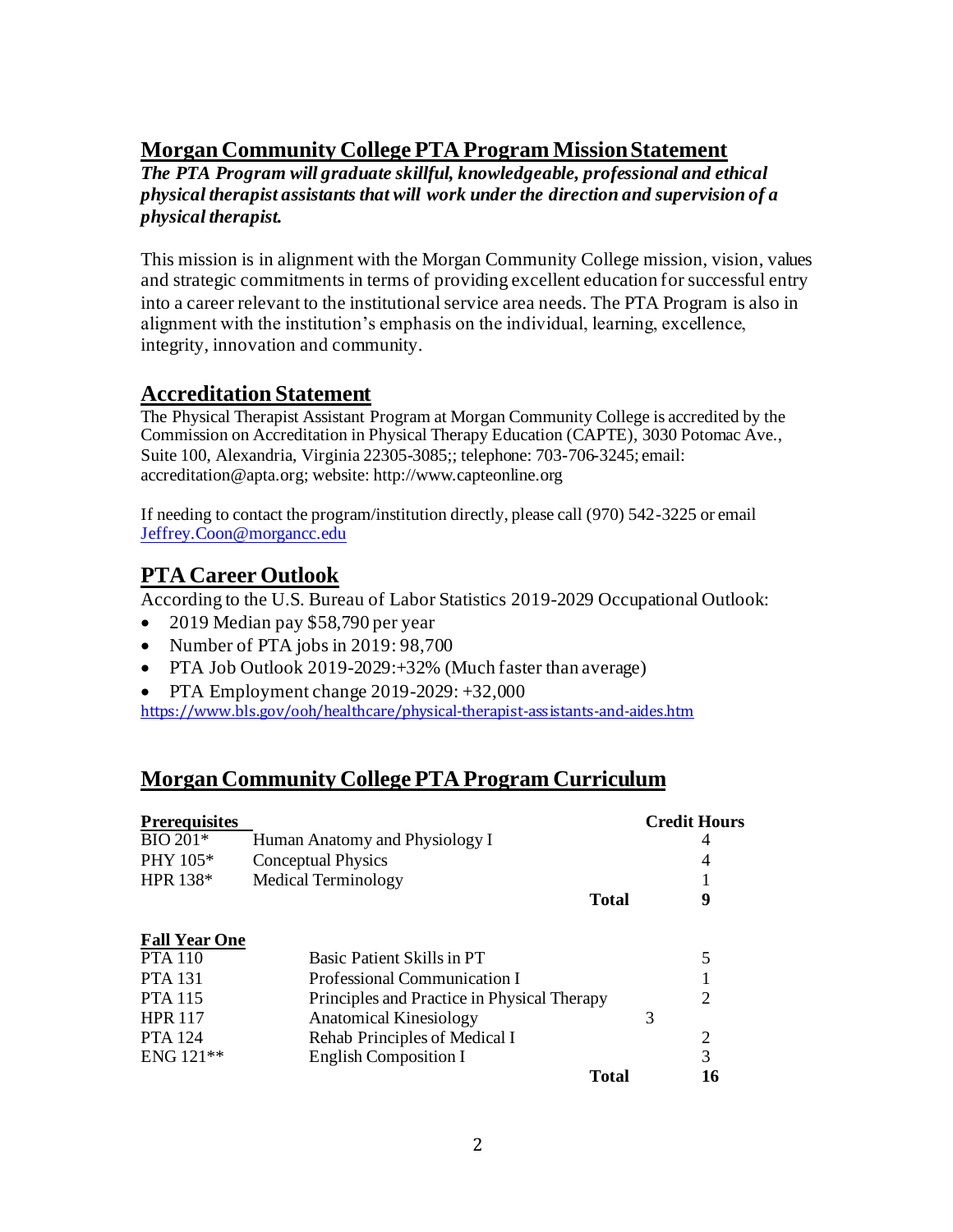| <b>Spring Year One</b> |                                           |              |                |
|------------------------|-------------------------------------------|--------------|----------------|
| <b>PTA 120</b>         | Modalities in PT                          |              | 5              |
| <b>PTA</b> 134         | Rehab Principles of Medical II            |              | $\overline{2}$ |
| <b>PTA 141</b>         | Professional Communication II             |              | 1              |
| <b>PTA 140</b>         | <b>Clinical Kinesiology</b>               |              | 5              |
| <b>PTA 135</b>         | Principles of Electrical Stimulation      |              | $\overline{2}$ |
|                        |                                           | <b>Total</b> | 15             |
| <b>Summer Year Two</b> |                                           |              |                |
| <b>PTA 280</b>         | Clinical Internship I (4 weeks)           |              | 4              |
| COM 125**              | Interpersonal Communication (OR)          |              |                |
| COM 115**              | <b>Public Speaking</b>                    |              | 3              |
|                        |                                           | <b>Total</b> | 7              |
| <b>Fall Year Two</b>   |                                           |              |                |
| <b>PTA 230</b>         | Orthopedic Assessment and Mgt. Techniques |              | 5              |
| <b>PTA 240</b>         | Neurologic Assessment and Mgt. Techniques |              | 5              |
| <b>PTA 205</b>         | Psychosocial Issues in Physical Therapy   |              | $\overline{2}$ |
| <b>PTA 251</b>         | Professional Communication III            |              | 1              |
| PSY 101**              | General Psychology (OR)                   |              |                |
| PSY 235**              | Human Growth and Development              |              | 3              |
|                        |                                           | <b>Total</b> | 16             |
| <b>Spring Year Two</b> |                                           |              |                |
| <b>PTA 281</b>         | Clinical Internship II (6 weeks)          |              | 5              |
| <b>PTA 282</b>         | Clinical Internship III (6 weeks)         |              | 5              |
| <b>PTA 278</b>         | Seminar                                   |              | $\overline{2}$ |
|                        |                                           | <b>Total</b> | 12             |

**Total Credits in Technical Phase: 57 Total Credits Including Gen Ed: 75**

\*Prerequisites that must be completed before the technical phase of the program. \*\*General education coursework that students are encouraged to complete prior to admission

#### **Clinical Education**

The clinical coursework component of the PTA program at Morgan Community College is sequential in nature, and each experience builds on the previous affiliation. There are three clinical internships during the course of your studies as follows:

| <b>PTA 280</b> | Internship I   | 4 Weeks | Summer | Year 2 |
|----------------|----------------|---------|--------|--------|
| <b>PTA 281</b> | Internship II  | 6 Weeks | Spring | Year 2 |
| <b>PTA 282</b> | Internship III | 6 Weeks | Spring | Year 2 |

During the course of clinical education, students are required to successfully complete three different clinical courses. Students are required to complete one clinical in an inpatient setting, one clinical in an outpatient setting, and one clinical in a setting that best meets the needs of the student and their educational goals. This requirement will supersede all other considerations, including student requests, when making clinical assignments. Students may not receive any salary or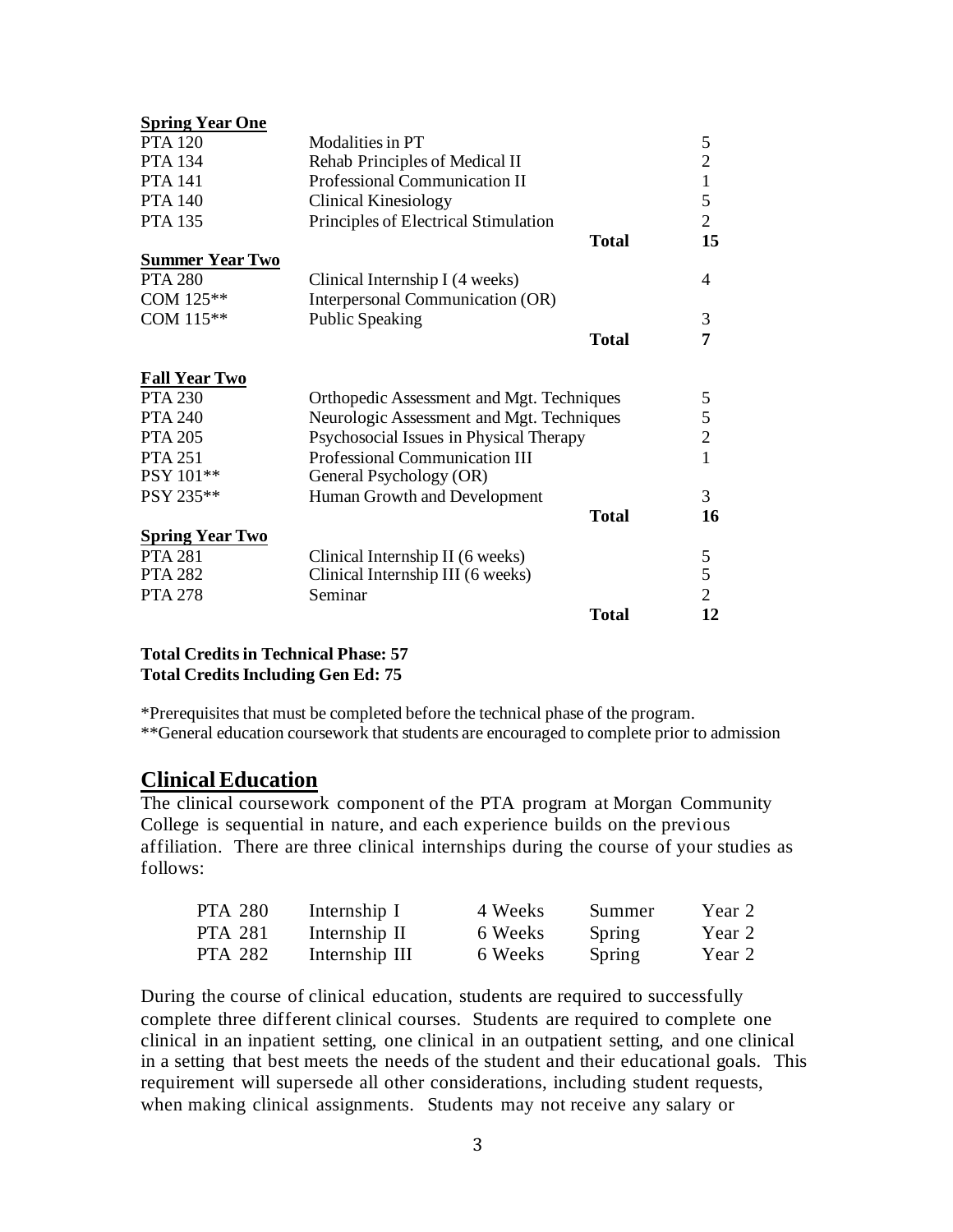compensation while attending internships according to the Commission on Accreditation in Physical Therapy Education (CAPTE) regulations.

While attempts are made to place students in their preferred facility and/or geographic region, some clinical placements may require travel at the student's expense in order to be completed.

# **Transfer Students**

The program will consider transfer students from other PTA programs provided they are in good academic standing at that program and meet the admission requirements for new student admission, including completion of the ATI TEAS test. Students from other programs within the Colorado Community College System (CCCS) may be allowed to transfer credits for courses completed within the past year under the Common Course Numbering System.

Students transferring from programs outside of the CCCS will have their previous coursework assessed on an individual basis to determine transferability of credits. If deemed transferable, such courses are required to have been completed within the past year as well.

Prospective students that have been dismissed from another PT or PTA program, for either academic or behavioral issues, will not be considered for transfer admission to the MCC PTA program unless a period of three years has passed since their dismissal.

All transfer students, regardless of previous academic standing, may be required to prove competency through demonstration of skills and/or written examination at the discretion of the Program Director.

# **Auditing/Testing Out of Courses**

Students are not allowed to Audit or Test Out of courses in the PTA program. For information regarding auditing of general education courses, refer to the Morgan Community College Catalog.

### **Grading Policies**

The PTA program curriculum is rigorous in nature and designed to prepare students to be successful in the clinical setting and on the National Physical Therapy Exam for Physical Therapist Assistants. Policies on grading and student performance demand excellence in both the didactic and clinical aspects of the curriculum.

#### **GRADING SCALE AND PROGRESSION THROUGH THE PROGRAM**

The following is the grading scale for all of the PTA Program courses:

| 93-100%   | $\equiv$ | A |
|-----------|----------|---|
| 85-92%    | $\equiv$ | B |
| 77-84%    | $\equiv$ | C |
| 69-76%    | $=$      | D |
| Below 69% | $=$      | Е |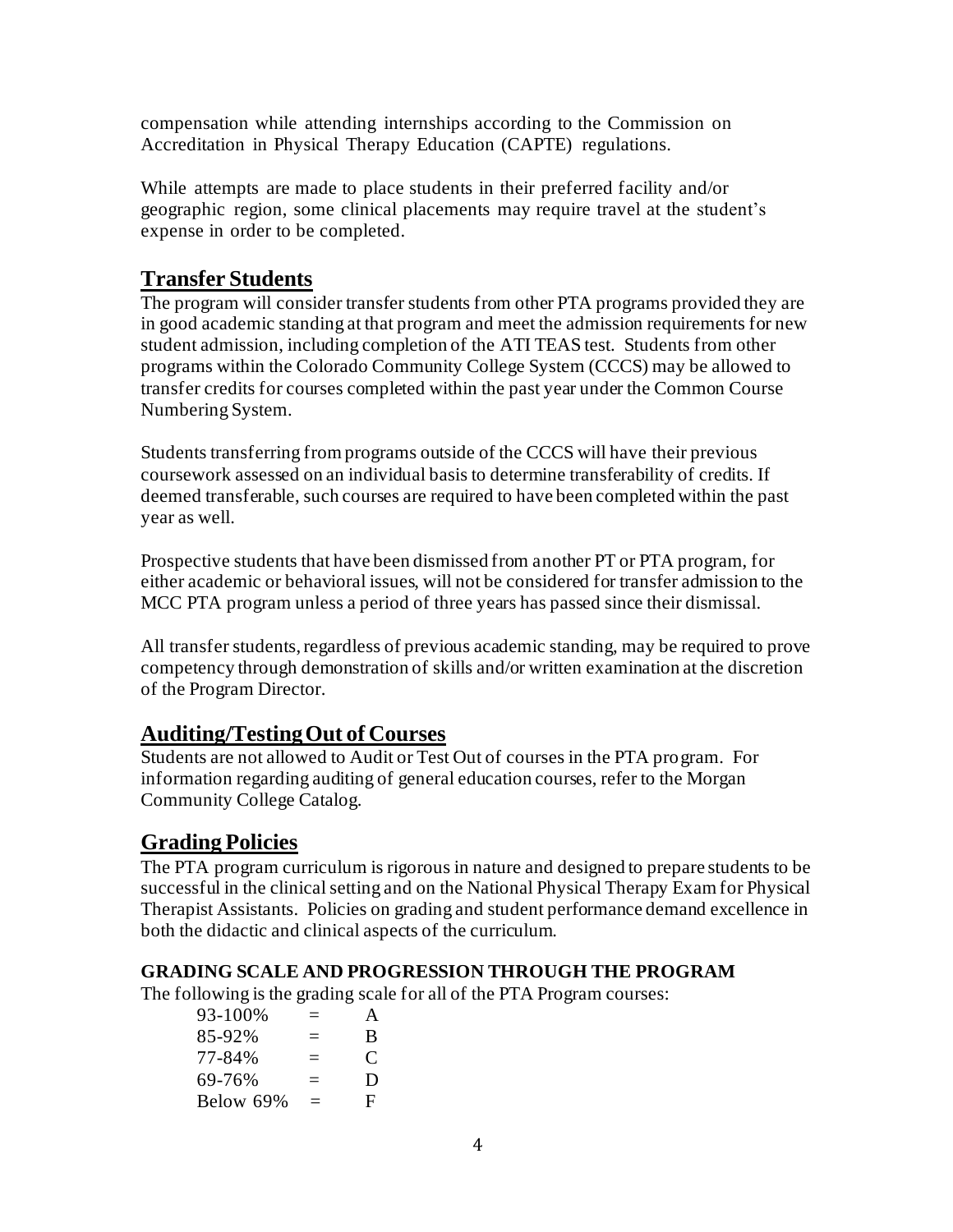- a) The student must maintain an overall exam (quizzes excluded) average of 77% or higher in all PTA courses and a minimum score of 69% on each written exam (including the final exam). Written assignments cannot and will not be factored into the exam average. If a student, upon completion of a course, does not meet the minimum expectation of the 77% exam average their overall course grade will become the exam average and the final grade for the course will be submitted as such.
- b) Failure to achieve a score of 69% on any written exam (quizzes excluded) will require the student to repeat the exam within a 7-day time frame of receipt of a Notification of Performance from faculty. Failure to score a minimum of 69% on the repeat exam will result in a failing grade for that course and suspension from the PTA program. Achieving a score of 69% or higher on the repeat exam will allow the student to continue in that course. However, the maximum score for that exam will be 69% regardless of the score on the second attempt. Students will be allowed only one attempt per course at repeating a written exam where they score below 69%. A second exam score below 69% in a course will result in a failing grade and suspension from the program. The student may make-up a failed course the next time the course is offered, typically the next year. If the student decides not to re-take the course the next time the course is offered, the student must re-apply for admission into the PTA Program.
	- c) All student remediation with regard to repeat examinations will take place under the direction of the assigned faculty for that course. As stated in each course syllabus, in any given semester once a student receives an "F" (below 69%) on any written or performance exam within the PTA curriculum, the student will be issued a Notification of Performance outlining their deficiency. Upon notification by the PTA Faculty, the student will meet with the faculty member and create an action plan with timeline for completion. The program director will be informed of the plan as their signature is required on all forms. The program director may choose to meet additionally with each student.

Additional remediation assistance may be obtained from other program faculty, health division advisor, program director, testing center coordinator, ADA coordinator, peer tutor, and/or other appropriate college staff. Re-examination will take place once a student has demonstrated competence in a supervised setting and verbalizes confidence that they have adequately prepared to retake the examination.

d) If a student earns a final grade of "D" or lower for a PTA course, including clinical internships, the student will fail the course, will be suspended from the program, and will not be allowed to proceed in the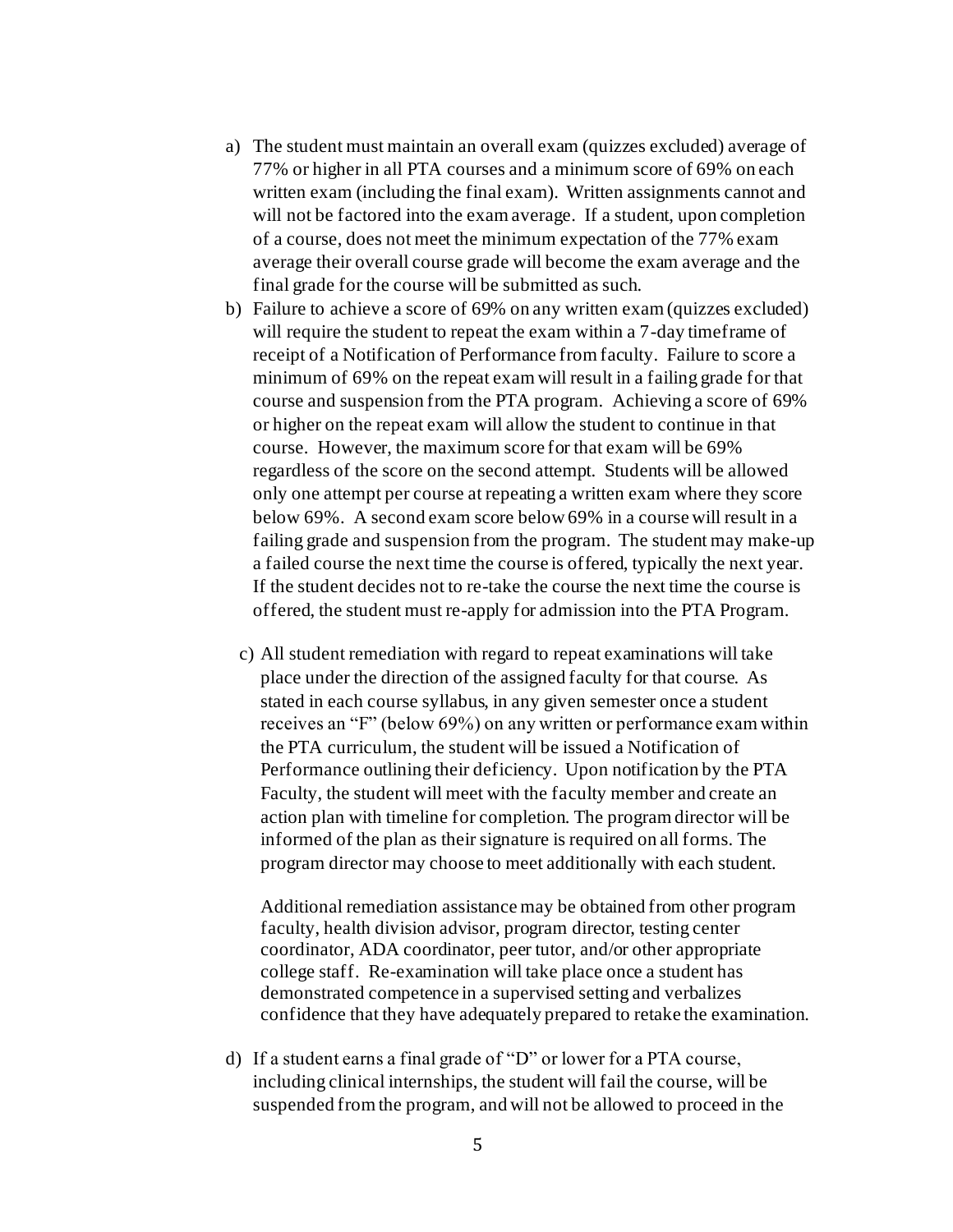program with their fellow students. The student may make-up the course the next time the course is offered, typically the next year. If the student decides not to re-take the course the next time the course is offered, the student must re-apply for admission into the PTA Program.

- e) Students may only repeat one course due to failure to earn a "C" or higher once in the program. Should a student earn a grade of "D" or lower in two courses, including clinical internship courses, the student will be dismissed from the program and will be ineligible to apply for re-admission for a period of three years per program policy. If re-admitted after the threeyear time period, the student will not be allowed to resume the program where they left off and must commence their studies at the beginning of the curriculum.
- f) For PTA internships, the student must completely satisfy all components of these courses to receive a passing grade of "C" or higher. If the student receives a "D" or "F", they may be allowed to repeat the internship at another facility within a reasonable timeframe at the discretion of the Program Director/CEC. The student would be required to register and pay tuition for a repeated internship. However, only one PTA prefix course can be repeated, including internships. Please note that repeating a failed internship may affect a student's ability to graduate on schedule with their class.
- g) In order to qualify to repeat an internship, a student must demonstrate competency in the area or areas on the CPI in which they did not achieve the minimum score or average. This will be done via skills checks and/or written examination at the discretion of the CEC. The standard skills check form from the corresponding curriculum relating the deficiency will be utilized.
- h) The student must maintain a **2.0 GPA** or better for all PTA course and General Education course requirements while enrolled in the PTA program.
	- a. If failure of a single course results in a GPA below 2.0, the student will be suspended from the program, and will not be allowed to proceed in the program with their fellow students. The student may make-up a failed course the next time the course is offered, typically the next year. Failure to do so will result in dismissal from the program and they will be ineligible to apply for re-admission for a period of three years.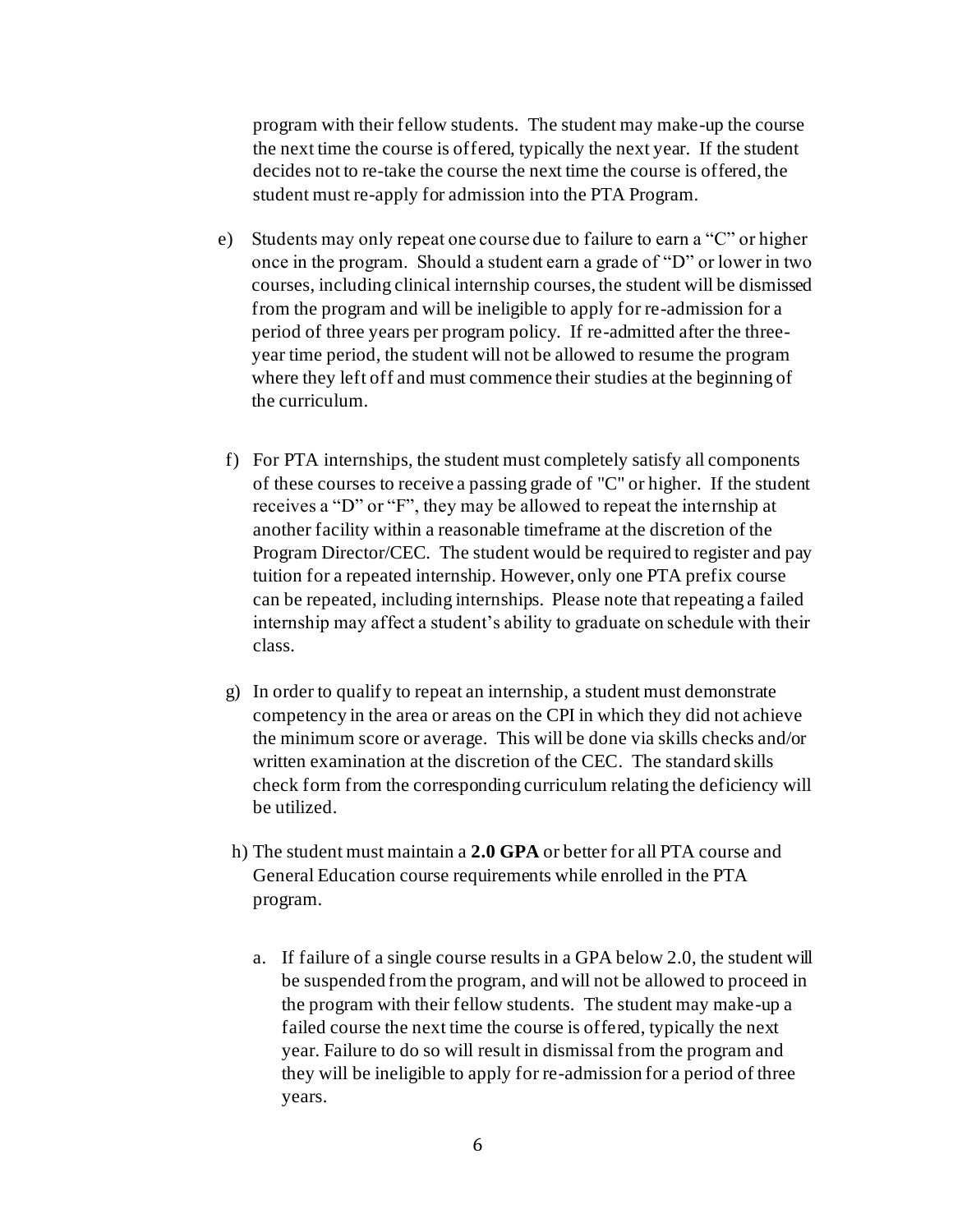- b. If failure of two or more courses results in a GPA below 2.0, the student will be dismissed from the program and they will be ineligible to apply for re-admission for a period of three years.
- i) Toward the end of the first year (second semester of technical courses), all students will complete a comprehensive written exam covering the material given in the first year of the program. Students must achieve a score of 70 % or higher to pass this comprehensive exam. If the student does not pass on the first attempt, the student is given two more attempts to receive the passing grade of 70 % or higher. These two additional attempts must be completed prior to the date grades are due to be submitted by faculty for the course. Failure to achieve a passing grade after three attempts will result in a grade of "F" for PTA 141, the student will fail the course, will be suspended from the program, and will not be allowed to proceed in the program with their fellow students. The student may make up the course within one year or within the following year the course is offered. If the student decides not to re-take the course within one year or the following year the course is offered, the student must reapply for admission into the PTA Program.
- j) During the final semester of the technical program, students will complete a comprehensive "Exit Exam" that will cover the material given throughout the two years of the program. The program utilizes exams purchased from the Scorebuilders corporation for the purposes of the exit exam. Prior to this exam, all students will have completed a formal NPTE exam prep course as well as up to three Scorebuilders practice exams with associated assignments requiring self-assessment of performance and content area analysis.

Students must achieve a score of equal to or greater than the published national average on the exit exam to successfully pass the Seminar (PTA 278) course. If the student does not pass on the first attempt, the student is given two more chances to receive the minimum passing score on a similar but different exam. Any additional attempts must be completed within 7 days of receiving a Notification of Performance. Students will receive feedback on their performance in the form of a content area report after completion of this exam.

Failure to achieve a passing grade after three attempts will result in required further student remediation in order to demonstrate preparedness for the NPTE for PTA. The student will receive a grade of Incomplete for PTA 278 and will not be given credit for this course until meeting the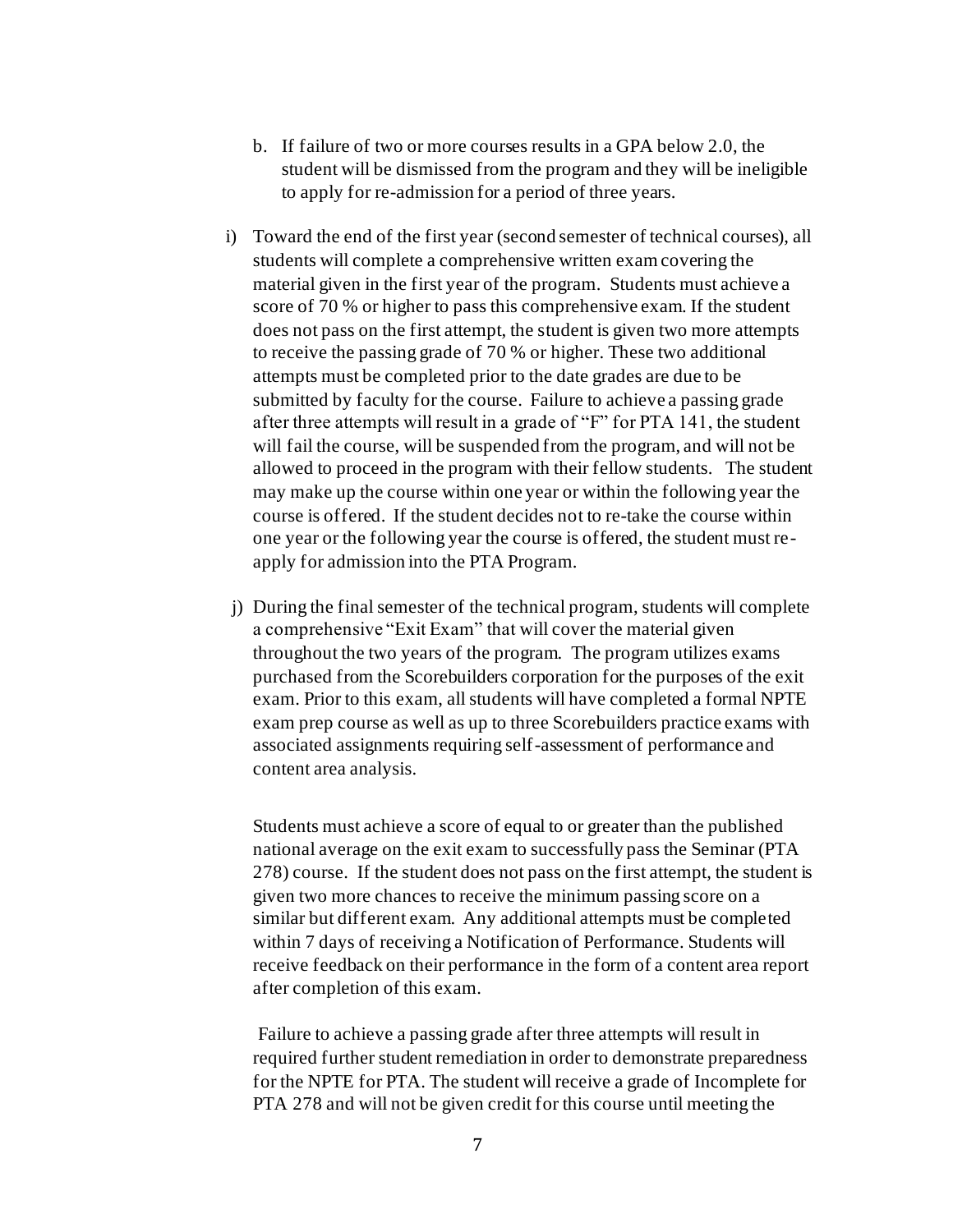minimum requirement of a score equal to or greater than the national average on a proctored NPTE practice exam.

- k) During the final semester of the program, students that have demonstrated they are prepared to be successful on the NPTE for PTA exam may be eligible to take the exam on the April test date scheduled by the Federation of State Boards of Physical Therapy (FSBPT). Such preparedness will be determined by overall performance in the program as well as on the initial three Scorebuilders practice exams. Successful completion of the April NPTE will count toward the Exit Exam requirement in PTA 278.
- l) The PTA program will provide students with a Notification of Performance in any instance of not meeting established standards according to program policies and procedures. This may include poor written or performance exam performance, clinical performance, and/or classroom or clinical behaviors. Upon notification by the PTA Faculty, the student will meet with the faulty member and create an action plan with timeline for completion. The PD will be informed of the plan as a PD signature is required on all forms. The PD may choose to meet additionally with each student.

In the event of a PTA Faculty initiated Notification of Performance, students may also be required to meet with the Student Success Advisor. As stated above, the PTA faculty are required to meet with the student. All plans of action are written and presented to the student on the formal Notification of Performance form. Student and program director signatures are required to denote agreement with the plan of action.

Additional remediation assistance may be obtained from other program faculty, health division advisor, program director, testing center coordinator, ADA coordinator, peer tutor, and/or other appropriate college staff.

### **Essential Functions of a Physical Therapist Assistant Student**

#### **Essential Physical and Mental Functions of the PTA**

The Advisory Board of the PTA program has determined the following abilities to be essential for the performance of the job duties of a PTA. These are meant to reflect the overall practice of a PTA, not the requirements of any one type of a clinical setting.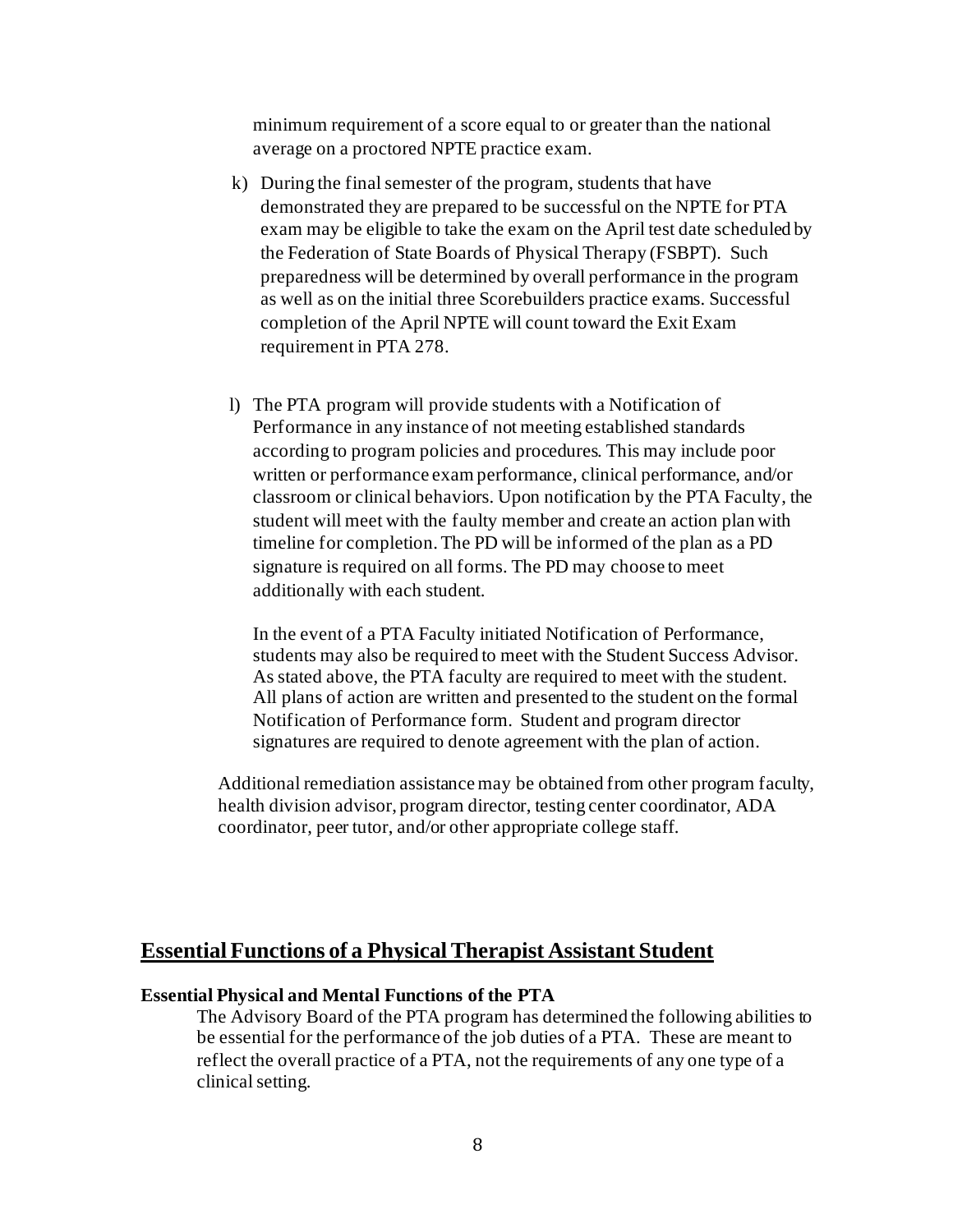#### **The PTA Student must be able to demonstrate the ability to:**

- 1. Walk, bend, stand, and reach consistently throughout an 8-10 hour shift.
- 2. Lift frequently with the proper body mechanics throughout an 8-10 hour day and dead lift 35-50 pounds alone and ASSIST with the management of 150- 350 pounds.
- 3. Complete an 8-10 hour shift including sustained activity of up to 3.5-4 hours at a time.
- 4. Transfer clients (patients) safely.
- 5. Guard and assist with ambulation (gait).
- 6. Assess a client from 10 feet away.
- 7. Administer physical agents or Modalities.
- 8. Communicate effectively including ability to give and understand directions and replies.
- 9. Prepare legible and accurate reports, charting, scheduling, correspondence, and presentations.
- 10. Handle diagnostic or therapeutic equipment including the ability to manipulate objects required in job functions.
- 11. Push wheeled equipment in the facility and community.
- 12. Respond to emergencies including the ability to move fast enough to ensure client safety.

## **Program Costs, Tuition and Fees**

The costs for the PTA program at Morgan Community College for 2021-2022 are \$166.90 per credit for in-state tuition and fees and \$642.80 per credit for out-of-state tuition and fees. Online course tuition and fees are \$276.75 for in-state and \$414.80 for out-of-state. As a resident, if you opt out of the COF stipend, an additional \$94.00 per credit hour is applied. Additional fees may be attached to specific courses and will be reflected in the total of each semester bill.

Total costs for completing the program including fees, textbooks, immunizations, etc. will vary by student depending on total number of credits taken to complete the program. An accurate estimate may be obtained by meeting with a program advisor prior to admission.

#### **Student Housing**

Morgan Community College is strictly a commuter campus and does not offer a student housing option.

#### **Additional PTA Program Estimated Costs/Fees**

- $CPR$  and First Aid Certification  $-(\$80)$
- Student Name Tag (\$5.00)
- Student Liability Insurance (\$8.50/year),
- Drug Screens/Background Checks (\$140/year)
- Immunizations Required for Clinical Internships Hepatitis B vaccinations (\$150) MMR vaccinations (\$65)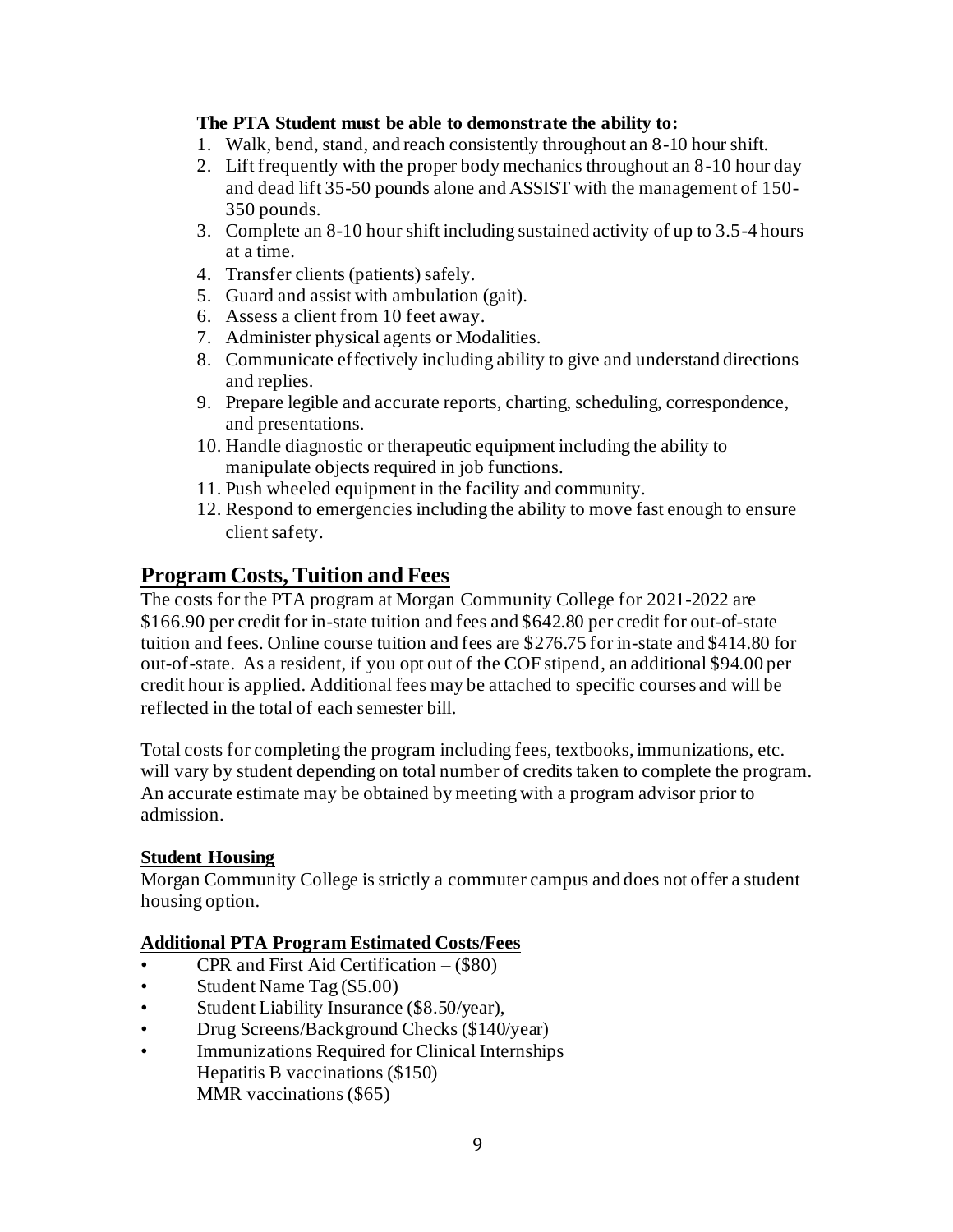Tetanus vaccination (\$60) Annual PPD tests (\$20) Annual flu shot (\$35) Year One Textbooks - \$725 Year Two Textbooks - \$475

- Annual APTA Student Membership (optional \$100)
- PTA Licensure Prep Fee \$200 (year 2 one-time fee)

Students are also responsible for all expenses associated with internships and must provide their own transportation to and from clinical sites. Housing arrangements are the student's responsibility. Financial aid is available through the MCC Financial Aid Office.

#### **PTA Application Information**

Application packets can be obtained via the PTA Program web page at <http://www.morgancc.edu/programs/all-programs/pta/>

Applications are made available in January each year for fall enrollment. The application deadline is mid-May each year and will be specified on the application packet.

The Following is a checklist found in the application packet:

#### *1. Application for Admission to MCC*

An application for admission to the college must be completed and applicants must be accepted for admission to MCC prior to applying to the PTA Program. An application for admission to the college can be obtained online at [www.Morgancc.edu](http://www.morgancc.edu/)

#### *2. Application for Admission to the MCC Physical Therapist Assistant Program.*

Applicants must complete and submit, by email or US mail, an Application for Admission to the Morgan Community College Physical Therapist Assistant Program and it must be received by the May 13, 2022 application deadline. This application can be obtained online a[t http://www.morgancc.edu/programs/all-programs/pta/](http://www.morgancc.edu/programs/all-programs/pta/)

#### *3. Official Transcripts Sent to MCC*

Official college transcripts are to be sent directly from each institution attended since high school to Morgan Community College Registrar Office. For coursework taken in the spring, 2022 term, unofficial grade reports will be accepted until official transcripts are available, but no later than June 1, 2022. Failure to submit transcripts from all institutions attended is grounds for denial of admission to the program.

#### *4. ATI TEAS Test Scores Sent to MCC*

Applicants must take the ATI TEAS Test at their own expense and scores are to be sent or released to the Morgan Community College Physical Therapist Assistant Program. The test may be taken at the MCC testing center or at a testing center of the applicant's choice. More information can be found at ATITesting.com. To register for the exam at MCC, please contact the MCC Testing Center at (970) 542-3188.